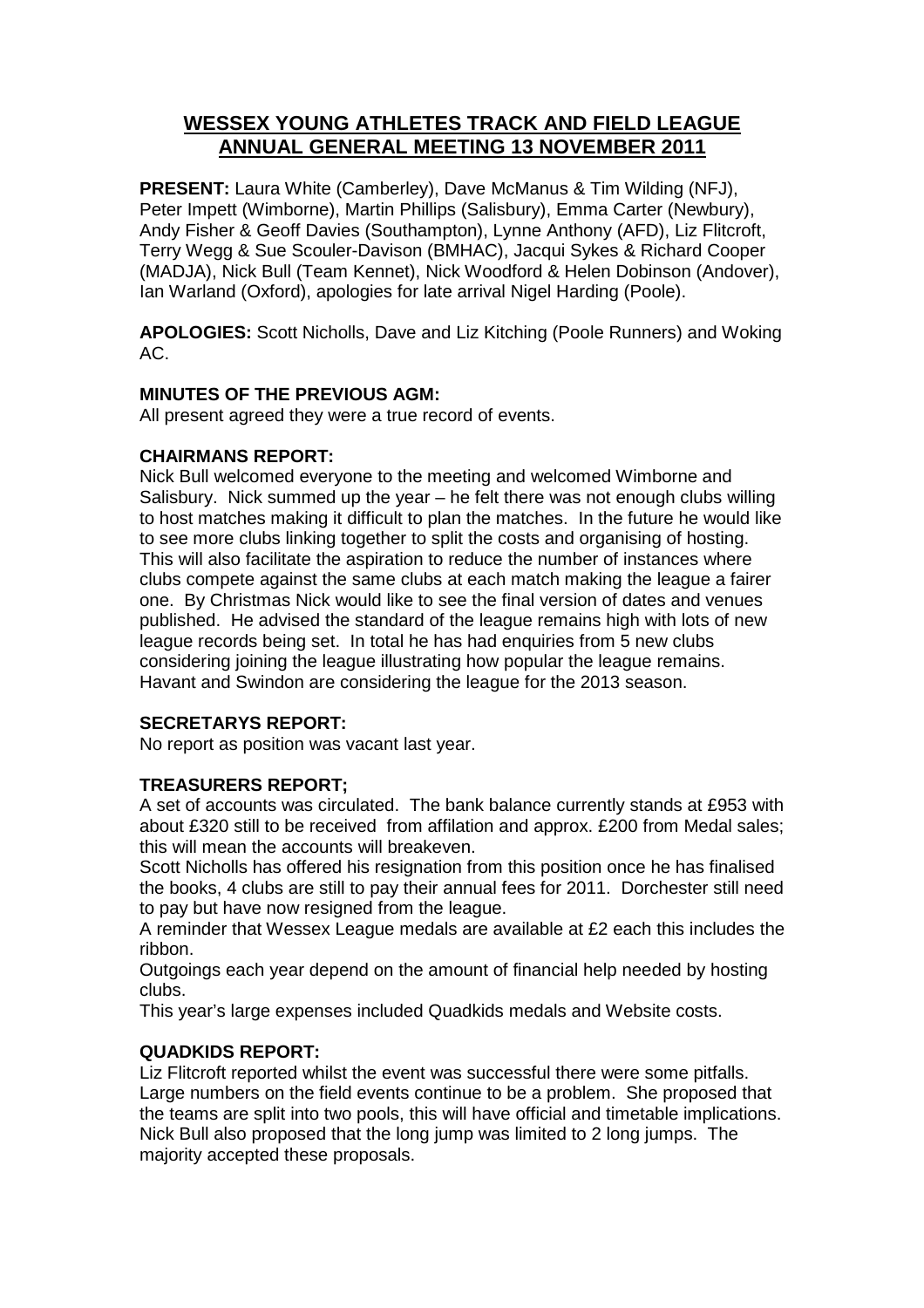Following a lengthy discussion the following rules need to be adhered to: Teams to ensure that warm ups are completed before the event so that the event starts on time. Practise jumps can be completed with Team Managers present. Athletes getting two no jumps will be allowed a third. A maximum of 10 athletes per club must be abided to.

Lynne Anthony suggested some written rules be made available to help the officials. Ian Warland agreed to ensure these would be available with the 2012 paperwork.

Scoring was problematic this year with two matches being cancelled due to the weather. It was agreed to score accumulatively as normal Quadkids scoring.

Richard Cooper thanked the Wessex League from their experiences and support of a Quadkids format in excess of 20+ other leagues across the country have now taken up this format. He advised that there are now National League Tables but the league would need to convert their results into the League Table format. Ian Warland agreed that this could be done and then fed to Richard.

Richard Cooper suggested to the meeting that for the 2013 season the league should consider a quad competition for Under 13s.

## **ELECTION OF OFFICIALS:**

Tim Wilding expressed his thanks to Nick Bull for his efforts Chairman – Nick Bull – re-elected Vice Chairman – Ian Warland – re-elected Secretary – Geoff Daives – elected Treasurer – vacant – has now been taken by Emma Carter after the AGM Quadkids Coordinator – Liz Flitcroft – re-elected League Records/Power of 10 – Nigel Harding – re-elected Website – Darren Campbell – re-elected League Tables – Tim Wilding – re-elected League Coordinators Nick Bull, Laura White, Terry Wegg, Ian Warland, Mark Pauley, Tim Wilding, Liz Flitcroft all re-elected Rachel Sykes and Geoff Davies – elected Lynne Anthony will also ask AFD to offer up a coordinator

#### **LEAGUE COMPOSITION:**

Dorchester have resigned. A vote was taken to allow Wimborne and Salisbury to join the league. The league now has 21 clubs:

Proposals to be discussed with Weymouth who have very few athletes and seem unable to provide their allocation of officials.

- 1) To have four, five club matches and place Weymouth as a floater in matches where they can be supported and developed by another club Scoring at this match would be 5,4,3,2,1,1
- 2) To become a composite club
- 3) Consider leaving the league

Nick Bull to approach the club.

Ian Warland and Laura White to sort out the timetable taking into account the